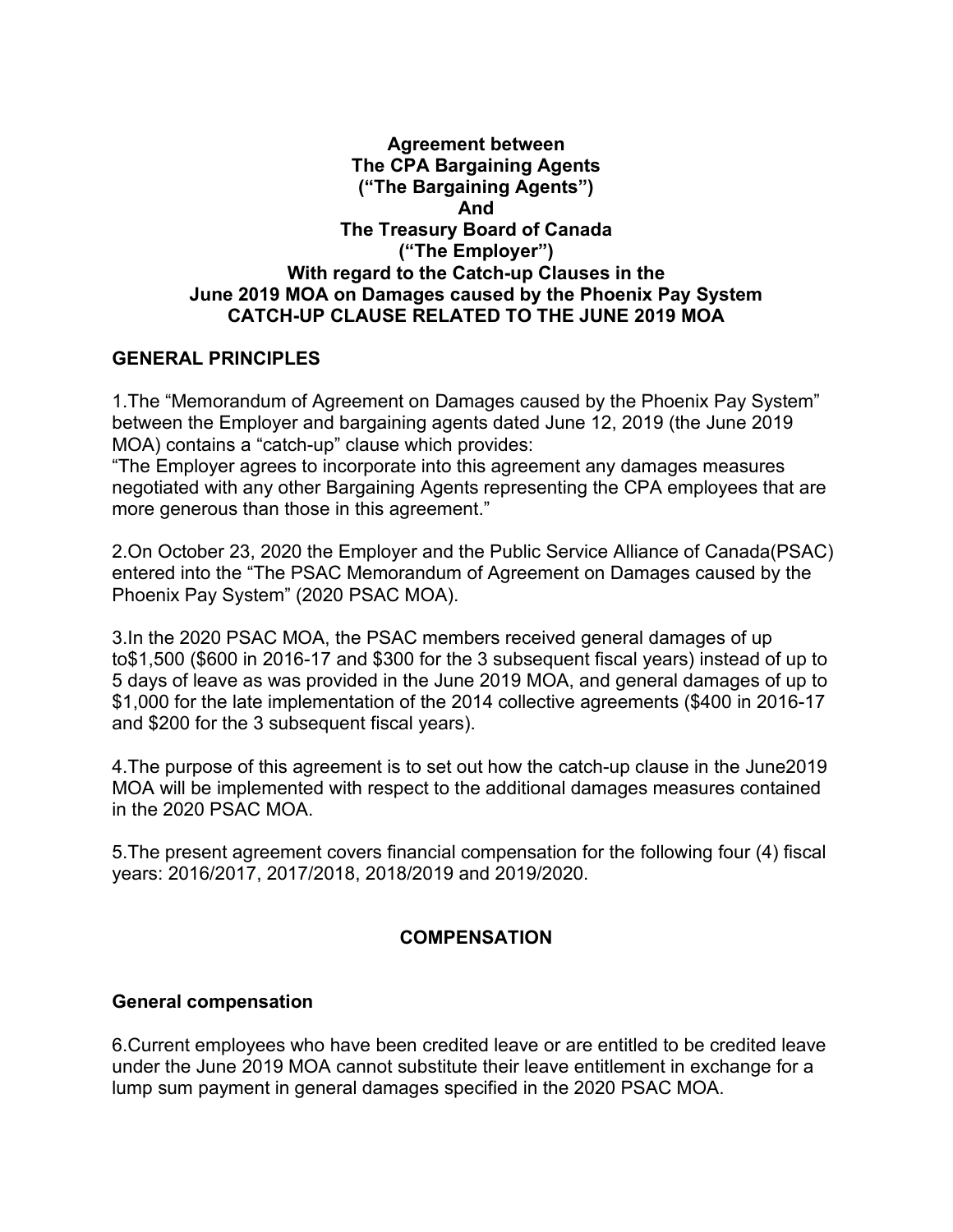7.The cash equivalent value of a day's leave under the June 2019 MOA will be considered as \$300 for current and former employees.

8.Notwithstanding paragraph 6, current employees with a daily rate of pay of less than \$300 will be eligible to receive, for each fiscal year for which they have been credited leave or are entitled to be credited leave, any difference between the their daily rate of pay and \$300. To receive the payment, the difference must exceed \$10 for each of the fiscal years. As indicated in paragraph 3, for 2016-17,the general damages payment for PSAC employees is \$600. Therefore, if the difference between the employee's daily rate of pay and \$300 exceeds \$10 in 2016-17, the employee will receive double the amount of the difference for that fiscal year.

9.Following the submission of a claim and validation, former employees with a daily rate of pay of less than \$300 will be eligible to receive, for each fiscal year for which they have received or are entitled to receive a cash payment equivalent to the leave, any difference between their daily rate of pay and \$300. To receive the payment, the difference must exceed \$10 for each of the fiscal years. As indicated in paragraph 3, for 2016-17, the general damages payment for PSAC employees is \$600. Therefore, if the difference between the employee's daily rate of pay and \$300 exceeds \$10 in 2016-17, the employee will receive double the amount of the difference for that fiscal year.

# **Late Implementation of the 2014 Collective Agreements**

10.Notwithstanding clause 42 of the June 2019 MOA, which was made without prejudice to the rights of Bargaining Agents in respect of damages or other corrective measures for the 2014 late implementation of the collective agreements; the Employer will compensate all current employees with a lumpsum payment of \$400 for 2016/2017 and \$200 for each of the 2017/2018,2018/2019 and 2019/2020 fiscal years for the late implementation of the 2014collective agreements.

11.Former employees will be eligible, following the submission of a claim and validation, to be compensated for payment under paragraph 10.

## **Eligibility and Payment for General Compensation and late implementation of the 2014 Collective agreements**

12.The following provisions apply to compensation under clauses 6 to 9 (general compensation) as well as 10 and 11 (late implementation):

a. For the purpose of clause 8, the parties recognize that for the purpose of consistency of application across the public service in assessing employee status and entitlements to general compensation during the period covered by the agreement, Phoenix data as of the date of October 23, 2020 will be used.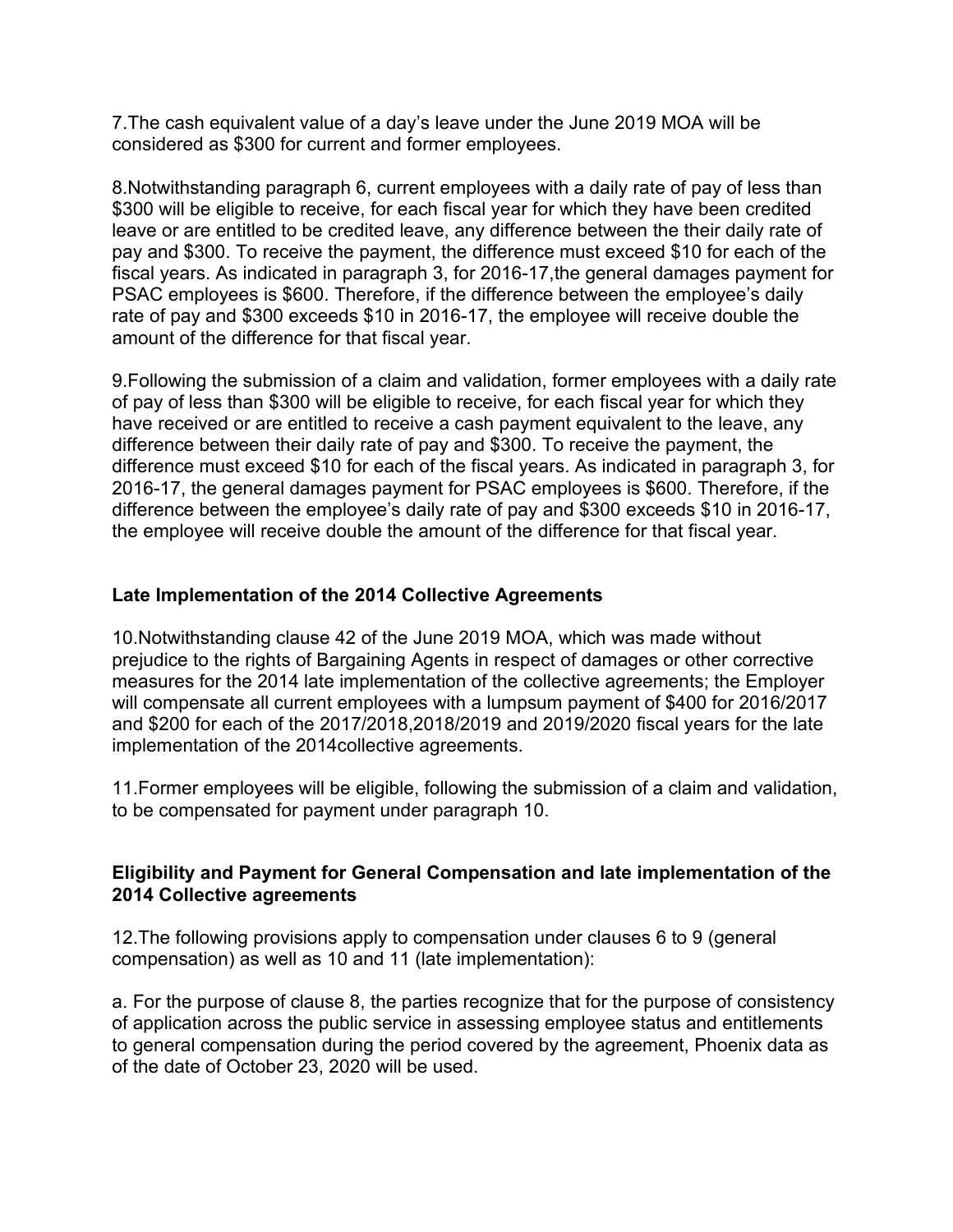b. In order to be eligible for the compensation under clauses 6 to 9 and 10and 11, an employee needs only to have been on strength for one day in the financial year to which a lump sum payment pertains. For greater clarity, the term "on strength" refers to all employees employed in the CPA, whether or not they are on leave, assignment or otherwise not active.

c. Employees eligible under this agreement who may also be eligible under the 2020 PSAC MOA shall only be entitled once for compensation for any given fiscal year whether as a current employee or former employee of the CPA, or of a separate agency.

d. Any monies paid for compensation under clauses 6 to 9 and 10 and 11,are subject to applicable statutory deductions, if any, and are non-pensionable.

e. The compensation will be provided to current and former employees on abest effort basis by the Employer.

# **DEFINITIONS**

13.Current employees: are individuals employed under the Public Service Employment Act that are indeterminate or terms of more than three (3) months on October 23, 2020 and who were eligible during the period covered by this agreement.

14.Former employees: are individuals who were employed under the Public Service Employment Act either on an indeterminate basis or for a term of more than three(3)months during the period covered by this agreement and who have resigned, been terminated, retired or become deceased (estates of deceased employees)before the date of October 23, 2020.

# **APPLICATION**

15.This agreement will apply to the bargaining agents that are parties to the June2019 MOA who sign this agreement and their members.

# **BARGAINING AGENTS RESPONSIBILITIES AND CONDITIONS**

16**.**In exchange for the compensation provided in clauses 10 and 11 (late implementation), the Bargaining Agents agree to withdraw all related grievances (individual, group and policy), Unfair Labour Practice complaints and any other litigation related to the late implementation of the 2014 collective agreements. In addition, the Bargaining Agents will not support or commence new litigation with regards to the late implementation of the 2014 collective agreements.